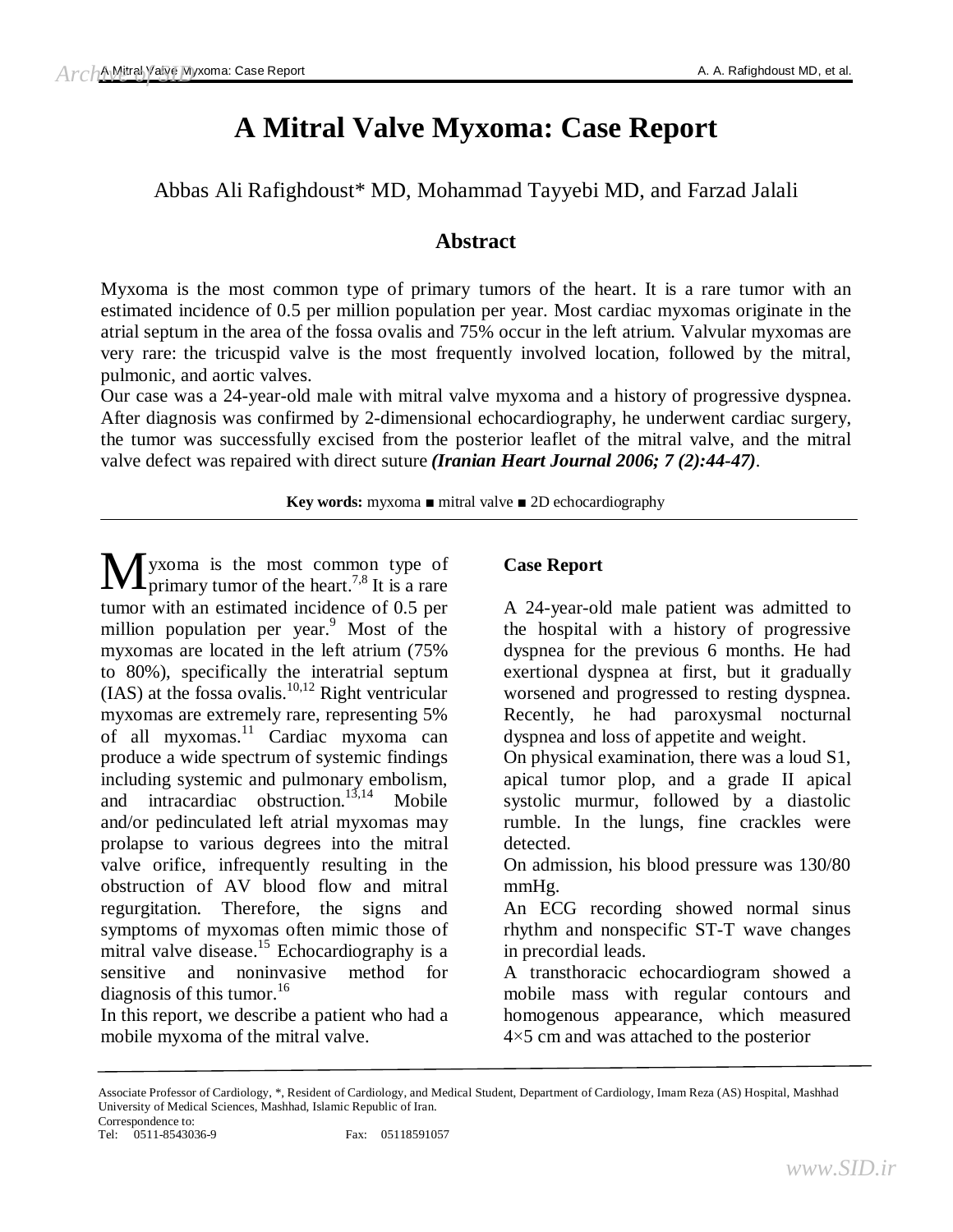leaflet of the mitral valve and chordae tendinae of the left ventricle (Fig.1).



**Fig. 1.** 2**-**Dimensional echocardiography showing a mobile mitral valve myxoma.

In M-mode echocardiography, echo-free space was not observed on the surface of the mitral valve (Fig. 2).



**Fig. 2.** M-mode echocardiography showing surface of mitral valve without echo-free space.

All the patient's blood test results were normal. He did not have any symptoms or signs of the familial type of myxomas. Chest X-ray showed normal cardiothoracic ratio, and cardiac silhouette was normal with bilateral hilar engorgement.

At surgery, there was a large, white and nonpedunculated tumor measuring 5×6cm, which was attached to the posterior portion of the mitral valve ring and leaflet. The mass was successfully excised from the posterior leaflet of the mitral valve, and the defect was closed with direct suture. Histological study of the mass confirmed a benign myxoma with lax connective tissue with myxomatous cells together with endothelial cells and macrophages. The patient made an uneventful recovery in the postoperative period, and he is currently well after surgery.

### **Discussion**

Primary tumors of the heart are rare. Of these, myxomas are the most common.<sup>7, 8</sup> Most myxomas are sessile, and the weight of resected specimens ranges from 5 to 125g (mean  $40g$ ).<sup>20</sup>

Cardiac myxomas usually originate in the atrial septum in the area of the fossa ovalis, and approximately 75% occur in the left  $a$ atrium.<sup> $24$ </sup> Valvular myxomas are very rare. The tricuspid valve is the most frequently involved location, followed by the mitral, pulmonic, and aortic valves. $6, 21$ 

This is an exceedingly rare localization of myxomas. Kulshrestha et al.<sup>1</sup> reported a 50year-old woman with a history of shortness of breath and angina. Leude et al. $<sup>2</sup>$  published two</sup> cases of mitral valve myxoma.

Toda et al. $3$  reported myxoma of the mitral valve in a 20-year-old man who was hospitalized for persistent fever, embolism, and syncopal attacks.

Murphy et al. $4$  described the case of an asymptomatic 49-year-old woman who was found to have a 3.6 x 4.0cm myxoma originating from the atrial side of the anterior mitral leaflet. Handke et al.<sup>5</sup> reported a 39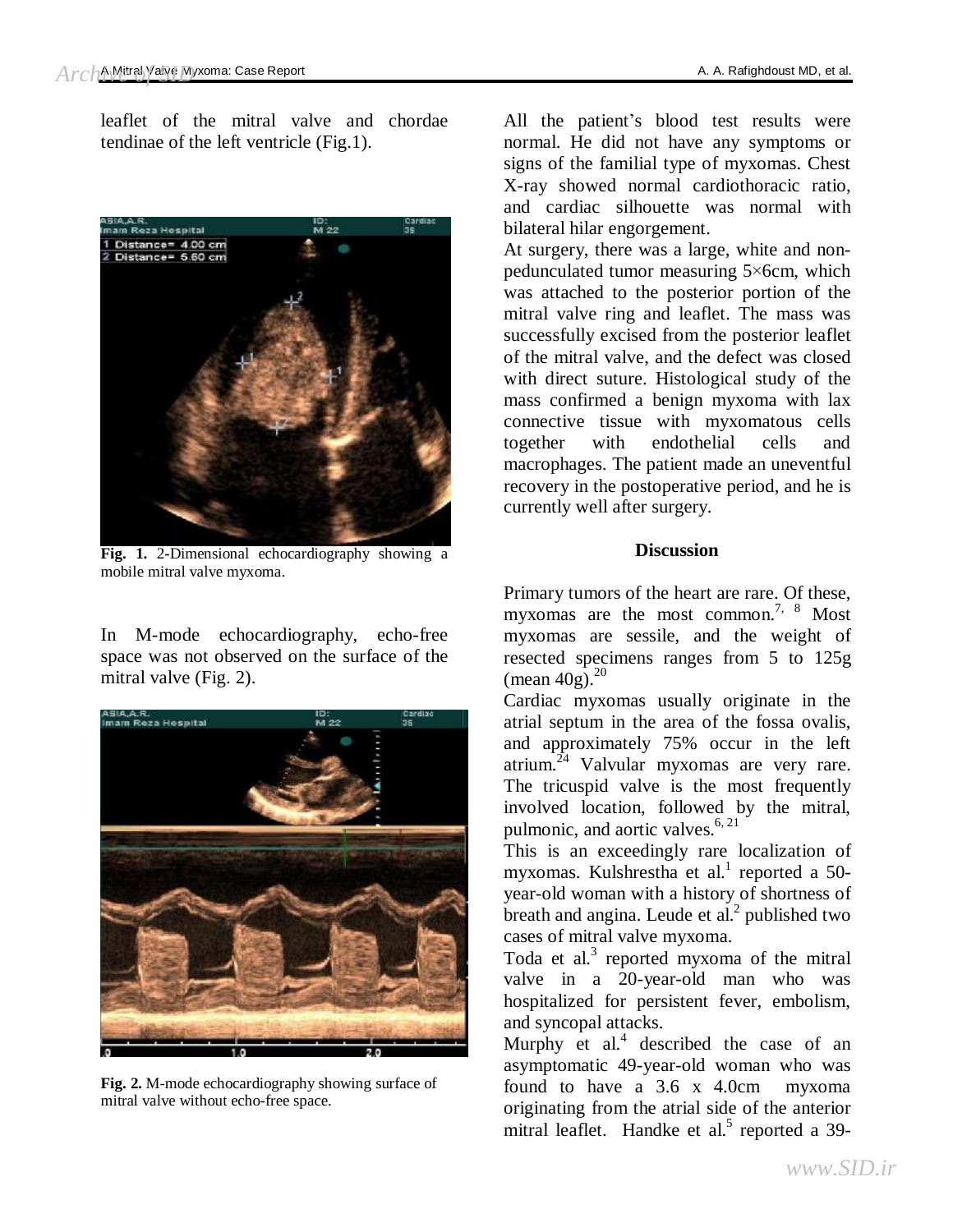year-old patient who had left-sided hemiparesis, and Chakfe <sup>6</sup> reported the case of a 44-year-old man with mitral valve myxoma, which is the  $21<sup>st</sup>$  case of mitral myxoma reported in the western literature.

Among the cases reported in the literature, the diagnosis was made at the time of autopsy in 6 cases, with premortem heart failure in 1 case. A clinical diagnosis was made in 15 cases on the basis of the following symptoms: peripheral embolism in 9 cases, cardiac signs in 4 cases, and constitutional manifestations in 2 cases. The clinical presentation of mitral valve myxoma differs slightly from that of other cardiac myxomas in that it has a lower incidence of constitutional manifestations.<sup>6</sup>

The majority of cardiac myxomas may produce symptoms and signs of heart disease. The clinical manifestations depend on their size and location; dyspnea is the most common manifestation in up to 80% of patients. Patients can also present with other cardiac symptoms such as chest pain, palpitation, and syncope.<sup>13,14</sup>

The most frequent clinical manifestations of myxoma are unspecific systemic symptoms resulting from the tumoral production of interleukin-6, which occur in 65% of the cases.<sup>23</sup>

Cardiac myxoma may be a source of emboli to the central nervous system and elsewhere in the vascular tree. Embolization, one of the critical complications of myxoma, occurs in about 30% to 40% of the patients. The site of embolism is dependent upon the location and the presence of an intracardiac shunt.<sup>15</sup> In most cases, cardiac tumors have thrombi on their surfaces, and both thrombi and necrotic tumoral particles may cause systemic and pulmonary embolization. The neurological signs or symptoms may occasionally be the first or only clinical manifestations of a cardiac tumor. <sup>14</sup> An embolic stroke without evidence of cerebrovascular disease, particularly in the presence of sinus rhythm, should raise the suspicion of cardiac myxoma. Two-dimensional echocardiography can be used to determine the location, size, shape,

attachment, and mobility of the myxoma. Transesophageal echocardiography can be particularly helpful in detecting the site of insertion and morphologic features of ventricular myxomas.<sup>18</sup>

Once the diagnosis of a cardiac myxoma has been made, surgical excision should be performed without delay due to the constant threat of embolic episodes or occlusion of the valve orifice. $21$  Removal of adequate margins has been advocated to eliminate the risk of recurrence.

Recurrence of sporadic cases of myxoma (not familiar) is uncommon and occurs in 1 to 4.7% of the cases. $^{22}$  Close follow-up of the patients following excision with twodimensional echocardiography is recommended unanimously.<sup>17</sup> Most of the studies have reported that excision of such tumors is curative and long-term out-come is excellent. In this case, follow-up of the patient at two to 15 months after surgery did not show any signs of recurrence.

#### **Reference**

- 1. Kulshrestha P, Rousou JA, Tighe DA. Mitral valve myxoma: a case report and brief review of the literature. J Heart Valve Dis 1995 Mar; 4(2): 196-8.
- 2. Leude E, Vaillant A, et al. Myxoma of the mitral valve, a report of 2 surgically-treated cases. Arch Mal Coeur Vaiss 1995 Sept 88(9): 134- 8.
- 3. Tada R, Mariyama Y, et al. Myxoma of mitral valve associated with infective endocarditis. Jpn J Thoracic Cardiovascular Surg 1999 June; 47(6): 285-7.
- 4. Murphy DP, Glazier DB, Krause TJ. Mitral valve myxoma. Ann Thoracic Surg 1997 Oct; 64(4): 1169-70.
- 5. Handke M, Schochlin A. Myxoma of the mitral valve: diagnosis by 2-dimensional and 3 dimensional echocardiography. J Am Soc Echocardiography 1999 Sept; 12 (9): 773-6.
- 6. Chakte, Kretz JG, Valentin P. Clinical presentation and treatment options for mitral